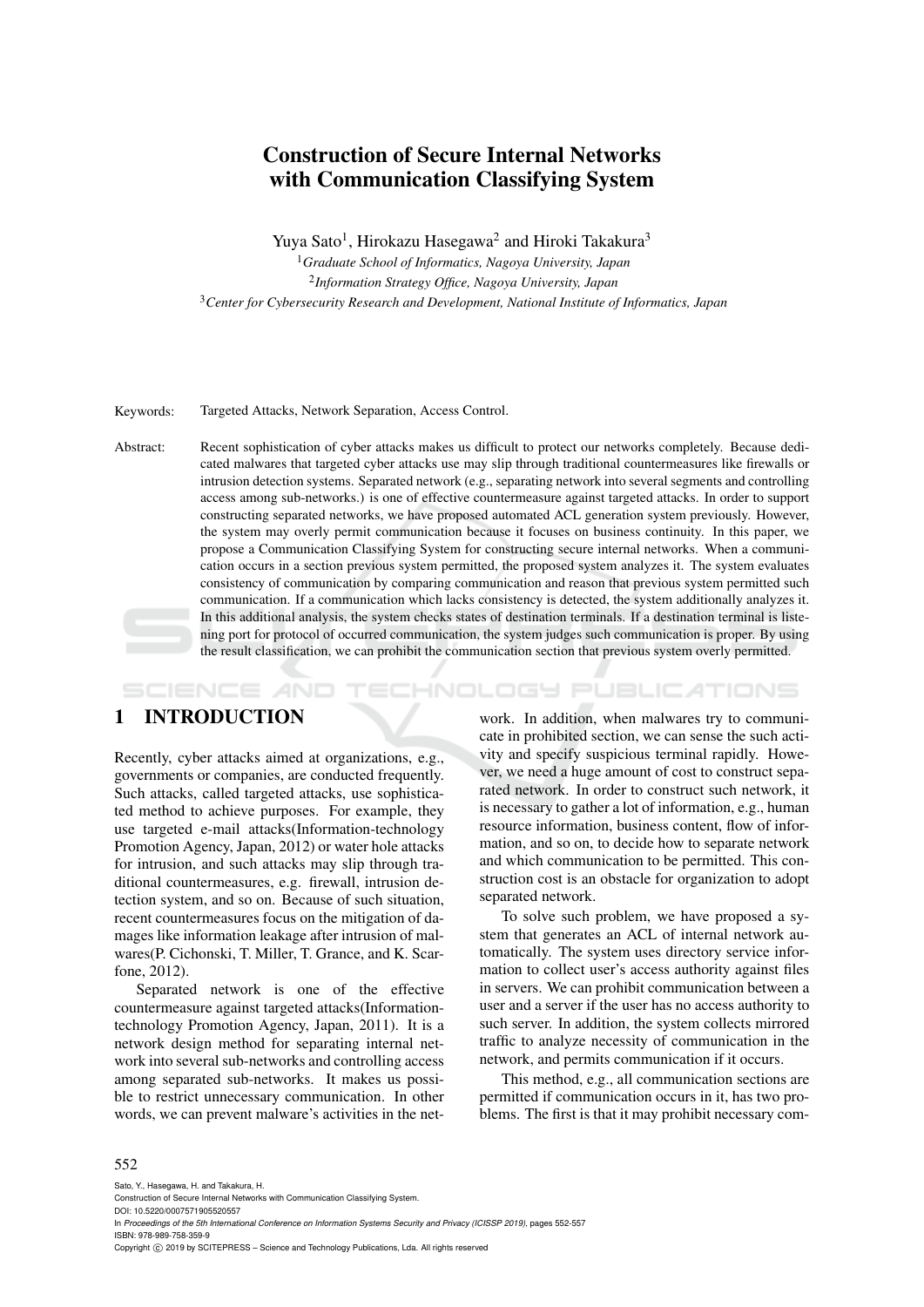munication when it does not occur during the system collects traffic. The second is that it may permits unintended communication. For example, if malwares perform communication during traffic collection, such communication section will be permitted.

In this paper, in order to solve above second problem, we propose communication classifying system to judge normality of communication. Proposed system uses a reason that the previous system permits communication and a state of destination terminal for judgement. Result of this judgement makes us possible to prohibit communication that the previous system overly permitted.

# 2 RELATED WORKS

There are many researches to construct VLAN for the internal network. Watanabe et al. proposed automatically VLAN construction method focusing on amount of traffic volume(T. Watanabe, T. Kitazaki, T. Ideguchi, and Y. Murata, 2005). In this method, they use network traffic data to decide network design. When a certain amount of communication occurs among terminals, such terminals belong to same VLAN. However, from the viewpoint of security, it may not be able to prevent the malware activities. A terminal with a small communication volume belongs default VLAN in this method. This means that if there are inactive malwares to hide in the network, such infected terminal may belong default VLAN and it can communication with all terminals in default VLAN. There are any other researches to support construction or management VLAN(A.K. Nayak, A. Reimers, N. Feamster, and R. Clark, 2009)(T. Miyamoto, T. Tamura, R. Suzuki, H. Hiraoka, H. Matsuo, M. Izumi, and K. Fukunaga, 2000), however, it is difficult to construct fine access controls among VLANs.

In addition, there are several products such as "VLAN .Config"<sup>1</sup> to construct VLAN automatically. Such products make us possible to construct VLAN to our network, however, it is difficult to generate ACLs as same as above researches.

# 3 OUR PREVIOUS RESEARCH

# 3.1 An Automated ACL Generation System using Directory Service Information and Network Traffic Data

In order to support constructing separated network, we proposed a system which generates ACL automatically by using directory service information and network traffic data(H. HasegawaY. YamaguchiH. Shimada, and H.Takakura, 2017). The system generates ACL based on access authority. If a user of a host has access authority to files in a server, the system judges communication between the host and the server is necessary. On the other hand, if the access from a host to server is prohibited, the communication between them is judged as unnecessary and the system restricts such communication. Because directory service servers generally manage access authorities from hosts to files in servers, the system refers directory service server in organizations.

In addition, the system confirms the effectiveness of generated ACL by using network traffic data. Before applying generated ACL, the system collects mirrored packets from the network. When communication prohibited by the ACL is observed, the system reevaluates that communication is necessary and rewrites the ACL. By executing these procedures, the system can generate an ACL, and we can construct a separated network easily by applying such ACL.

In this paper, we call this system as "Automated ACL Generation System".

# 3.2 Dynamic Access Control Method with SDN for Practical Network Separation

The previous system makes us possible to construct a separated network easily, however, it may prohibit necessary communication under the following scenario. Since the system uses mirrored traffic in the network to judge the necessity of the communication section, it judges necessary communication as unnecessary if the communication does not occur during the system collects mirrored packets.

In order to solve such problem, we proposed a system that dynamically generates ACL using SDN (Software Defined Networking)(S. Nakamura, H. Hasegawa, Y. Tateiwa, H. Takakura, Y Kim and Y. Katayama, 2017). Firstly, in this paper, we call this system as "Dynamic Access Control System". Automa-

<sup>1</sup>http://www.iiga.jp/solution/config/vlan.html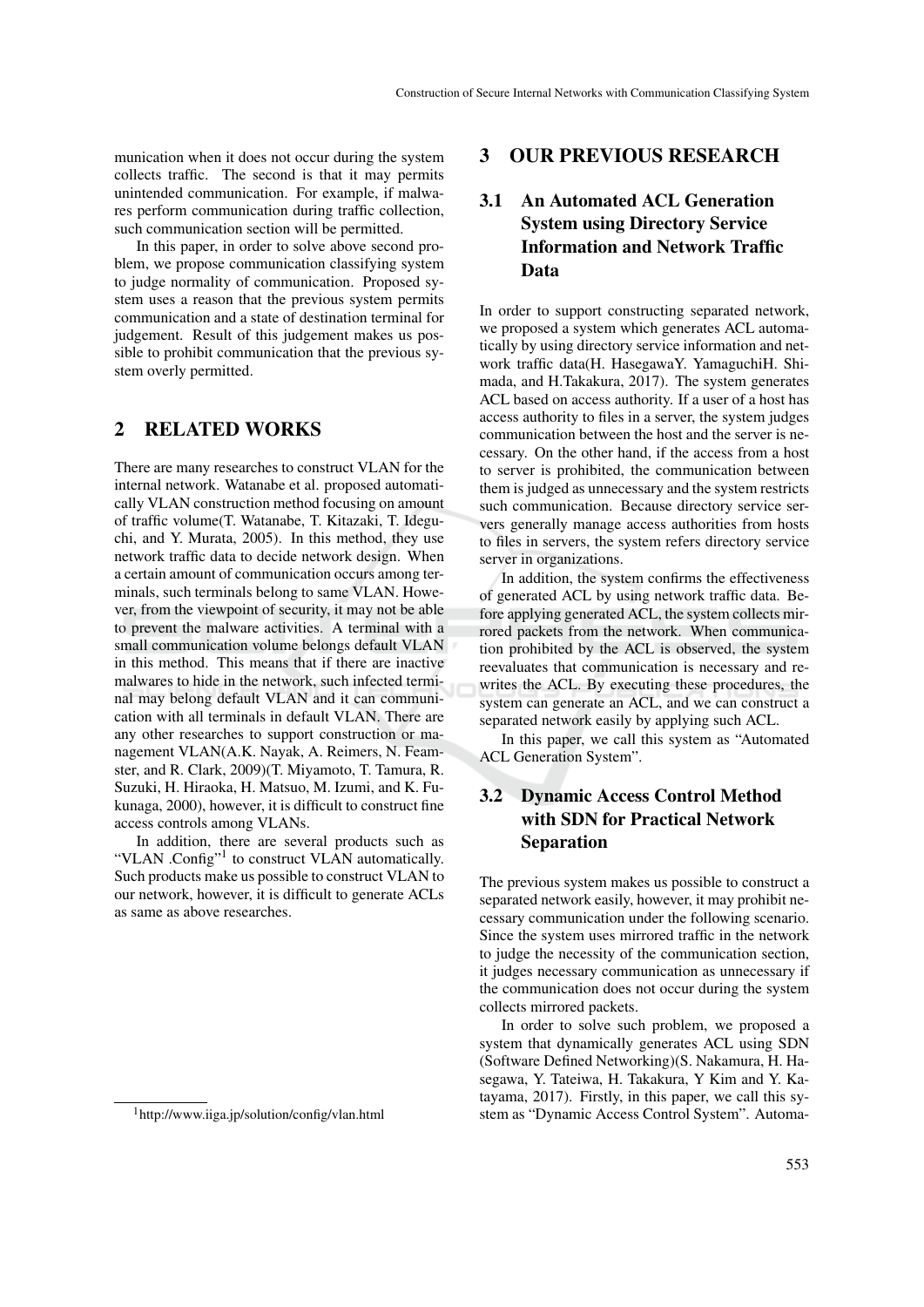ted ACL Generation System generates ACL and applies it to a network. In this time, we assume that the network is consist of SDN switches, and Automated ACL Generation System configures such SDN switches for applying ACL. In addition, SDN switches are configured that when a prohibited communication occurs, they inform to Dynamic Access Control System by sending Packet-In message.

When the prohibited communication occurs, Dynamic Access Control System permits such communication temporarily, and analyzes them. According to the result of analysis, the system dynamically changes ACL, e.g., prohibiting the communication section again or permitting the communication section permanently.

## 3.3 Problems

Our previous researches basically focus on business continuity. However, this may cause overly permits of communication. For example, if Automated ACL Generation System collects mirrored packets which is caused by malware's activity and judges the activity as benign, the system generates ACL that permits such malicious communication.

In addition, Automated ACL Generation System system generates ACL that is only based on IP address because the system judges necessity of communication based on "the existence of L3 packets". If the system judges that there are any necessary communication in the communication section, all protocols of communication is permitted in that section.

# 4 COMMUNICATION CLASSIFYING SYSTEM FOR SECURE INTERNAL **NETWORKS**

### 4.1 Outline of Proposal

In this paper, we propose a method to generate ACL that prohibits communication sections our previous systems overly permitted. The proposed system gathers traffic of internal network to investigate them carefully. In this investigation, the system compares protocols of mirrored traffic and factors the previous systems permitted communication. In addition, the system compares such protocols and listening port of destination terminals. The system judges the rightfulness of communication actually occurred in the network by this investigation.

If the illegal communication is detected, the system generates new ACL to prohibit such communication. By this mechanism, only necessary protocols are permitted. The system recommends new ACL to administrators, and administrators apply the ACL if they judged it necessary. This makes us possible to make the internal network more secure.

## 4.2 Assumption

The proposed system complements our previous systems. The system assumes that the ACL generated by Automated ACL Generation System is already applied to the network, and Dynamic Access Control System monitors such network. We assume that the internal network is roughly divided into several segments based on the departments.

To make discussion simple, in this paper, it is assumed that all terminals are statically assigned IP address and that IP address assignment information is managed in directory service server. However our method can be easily applied to dynamic IP address environment, e.g., DHCP. For example, by using any authentication mechanism, e.g., IEEE 802.1X, we can identify whose device is connected to the network. In this time, there are several ways to control device's communication, e.g., assigning the appropriate VLAN the user should belong, updating ACL by using assigned IP address, and so on.

When the ACL is generated, it is registered to ACL DB in Automated ACL Generation System. This database manages only list of source IP address and destination IP address. In this paper, we extend this database to have three new columns. The first is "Permitted Reason". The column stores reason why communication is permitted, e.g., directory service information or communication analysis. We revise Automated ACL Generation System to treat the column.

The remaining two columns are "Destination Port" and "Status". These columns are used only by the proposed system. Therefore, Automated ACL Generation System does not store any value in the columns.

## 4.3 Architecture

Figure 1 shows the architecture of the proposed system. The system consists of five modules and the database described previously. Details of each module will be described in below.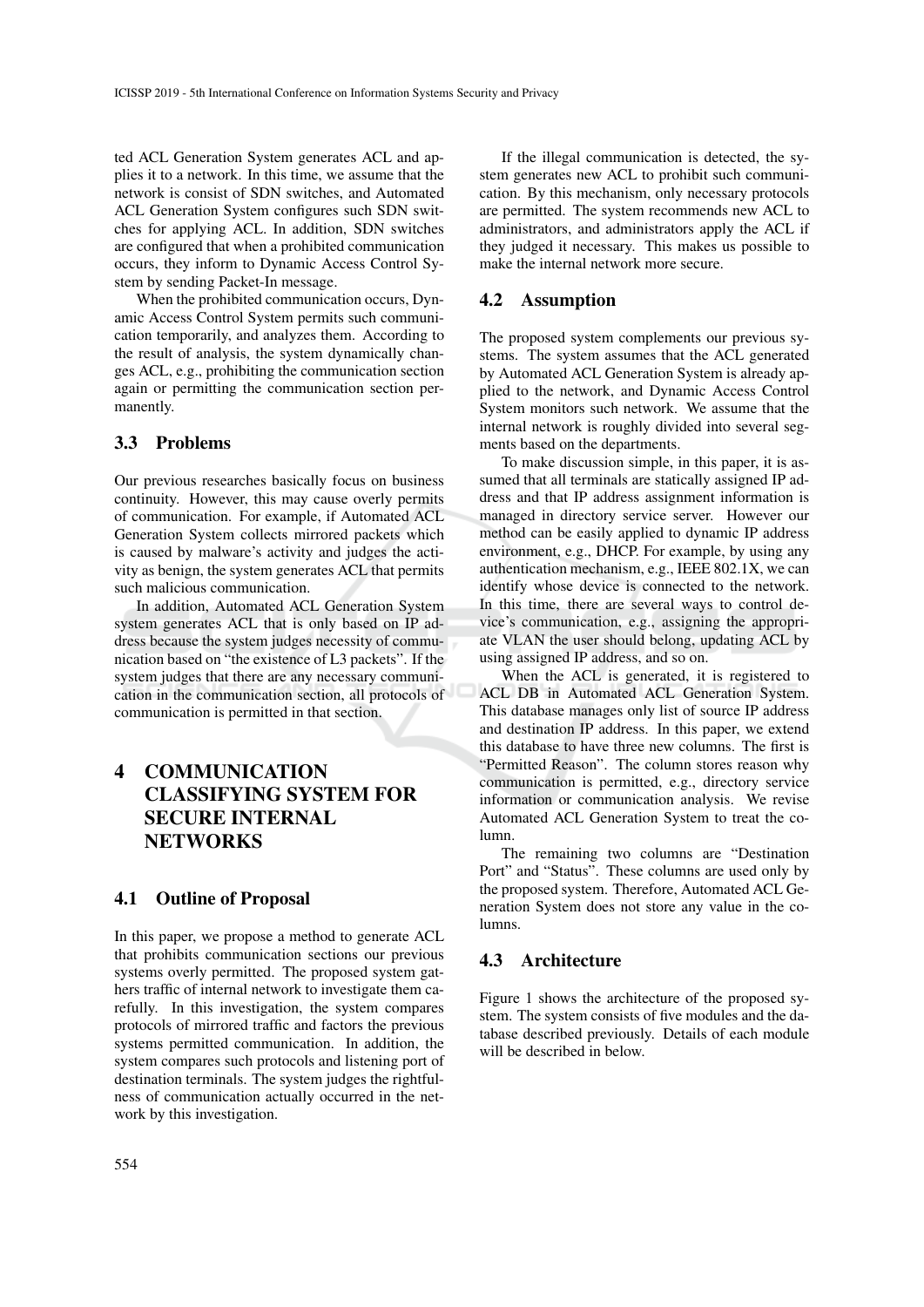

Figure 1: Architecture of a Proposed System.

### 4.3.1 Traffic Collector

This module receives all mirrored packets generated in the internal network. We assume the period of collecting packets is statically decided in advance, e.g., 1 day. It generates Packet Information including source IP addresses, destination IP addresses, and destination ports extracted from collected packets. List of Packet Information is sent to Consistency Judgement.

#### 4.3.2 Consistency Judgement

After receiving the list of Packet Information, Consistency Judgement searches records of ACL DB for each communication section which is specified by each pair of source and destination IP addresses. When Automated ACL Generation System firstly generates ACL, the system registers to ACL DB a record for permitted communication section with empty status field. If there is only one record for the pair and such record's status field is empty, it is the first time for proposed system to analyze the communication section. Otherwise, one or several records including destination port are registered.

If a record is registered by proposed system, status is "analyzed" as discussed in section 4.3.5. When Dynamic Access Control System permits several communication protocols in a communication section, it registers such communication to ACL DB with "not analyzed" status. When the status of a communication section is empty, all protocols captured in such communication section are analyzed. If the status is not empty, only protocols with "not analyzed" status are analyzed.

To analyze the consistency of collected communication protocol, Consistency Judgement finds the reason of communication permission by checking ACL DB. There are six combinations of collected packet and permitted reason as shown in Table 1.

|         | Table 1: Combinations of Permitted Reason and Collected |  |  |
|---------|---------------------------------------------------------|--|--|
| Packet. |                                                         |  |  |

|                         | <b>Permitted Reason</b> |            |    |  |
|-------------------------|-------------------------|------------|----|--|
| <b>Collected Packet</b> |                         | DSI DSI+CA | `А |  |
| SMR                     |                         |            |    |  |
| Other Port              |                         |            |    |  |

There are three patterns of permission reason, Directory Service Information(DSI), DSI and Communication Analysis(CA), and CA. In addition, we classify captured protocols to SMB or Other Port because Automated ACL Generation System uses directory service information to check the necessity of file sharing communication. In this paper, we assume the environment where SMB is used for shared access to files, printers and so on. SMB uses multiple ports and protocols, e.g., 445/tcp. This paper uses term "SMB protocol" to denote the set of all protocols as for simplicity.

#### 1. DSI and SMB:

If the permission reason of a communication section is DSI and SMB protocol is observed, this communication has consistency. In this case, Consistency Judgement sends this Packet Information to Check List Generator module.

2. DSI+CA and SMB:

In this case, communication based on the SMB protocol can be consistency. Consistency Judgement sends this Packet Information same as the case 1. However, if any other protocols are not observed, all communication except for SMB protocol is prohibited by the proposed system even if the protocols were captured during analysis phase performed by Automated ACL Generation System. Against such situation, Dynamic Access Control System permits such communication when it is observed.

3. CA and SMB:

In this case, captured SMB packet lacks consistency. However, because Automated ACL Generation System ignores protocol of captured communication, captured packet has consistency if Automated ACL Generation System captured SMB packet during analysis phase. For example, when a user shares file with other person directly, the directory service server does not take part in such file sharing and such communication is permitted by communication analysis of Automated ACL Generation System. Against such situation, Consistency Judgement sends Packet Information to DPort Analysis module not to prohibit such communication.

4. DSI and Other Port: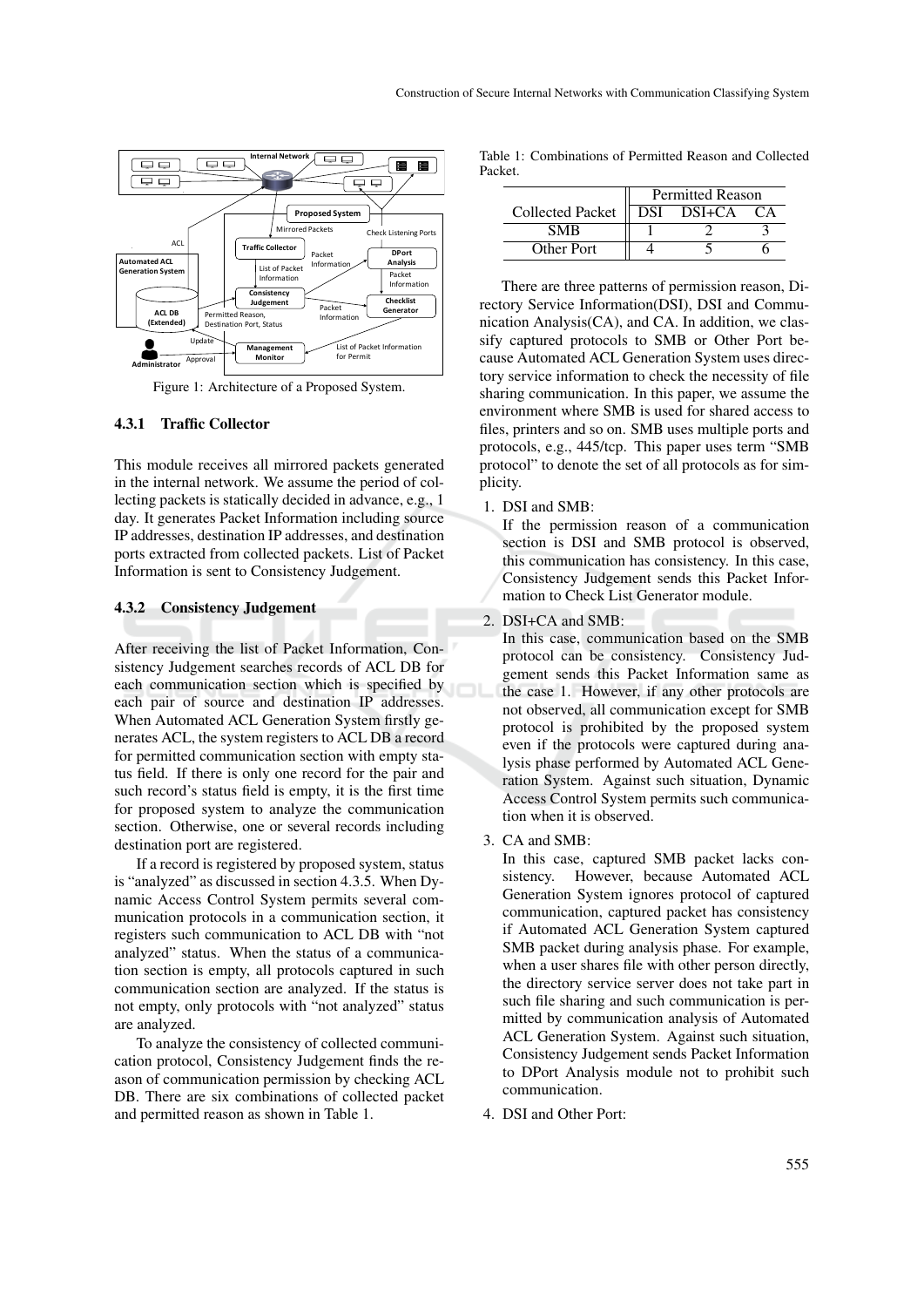If any protocols other than SMB are observed, Consistency Judgement sends Packet Information to DPort Analysis in order to analyze precisely. However, only about this case, such communication may be unnecessary, e.g., it is sent by malwares. Based on the security policy of organization, if administrator want to take safer, Consistency Judgement does not send Packet Information. This restricts such communication section, and Dynamic Access Control System permits the communication if it is necessary.

In addition, if SMB protocol is not observed and there is a record of that communication section with empty destination port field, Consistency Judgement sends Packet Information including such communication section and SMB destination port not to restricts SMB communication.

5. DSI+CA and Other Port:

Because this communication has consistency, Consistency Judgement sends Packet Information to DPort Analysis. As same as case 4, it sends Packet Information concerned with SMB if SMB communication does not occur.

6. CA and Other Port:

In this case, only Packet Information concerned with a captured protocol is sent to DPort Analysis.

## 4.3.3 DPort Analysis

This module analyzes normality of communication finely by checking the current standing-by states of destination terminals. We describe about analyzing method of this module in section 5.

According to the result of analysis, if DPort Analysis judges the captured packet is proper, it sends such Packet Information to Checklist Generator. On the other hand, when the packet is judged as unnecessary, such packet's Packet Information is deleted by this module.

## 4.3.4 Check List Generator

This module receives Packet Informations from Consistency Judgement module or DPort Analysis module. All communication sections concerned with such Packet Information are judged as proper by these modules. Check List Generator combines these Packet Informations and generates list of Packet Information to check by administrator. The generated list of Packet Information is sent to Management Monitor module.

### 4.3.5 Management Monitor

When receiving the list of Packet Information which requires permission for each communication section, Management Monitor represents administrators the list. Administrators check the destination port of each communication section. If administrators do not want to permit a port number in the list, they instruct Management Monitor to deny the communication section. On the other hand, if they want to permit an additional port, the instruction to add the port is sent to Management Monitor. Finally, Management Monitor updates the ACL DB to register each Packet Information checked by administrators with "analyzed" value of status field. At this time, if there is a record of that communication section with empty destination port field, this module deletes such record. After updating ACL DB, Automated ACL Generation System apply it to the network.

# 5 COMMUNICATION CLASSIFICATION BASED ON LISTENING PORT OF DESTINATION TERMINALS

Different from Automated ACL Generation System which permits communication every time when it observes new communication section, proposed system analyzes its normality by assessing listening ports of destination terminals.

## 5.1 Obtain Terminals States

There are several ways to identify listening ports of terminals. In this paper, we assume two ways to obtain them.

## 5.1.1 Depend on Management Information

If we have a server which manages all terminals in the network, the proposed system can obtain the information of listening ports from the server. In case that a destination terminal is server, this method is work effectively. For example, if it is identified that a server provides http service, the system can understand that the server listens on 80/tcp. However, if private ports are listened by any services, the system cannot specify such port number.

### 5.1.2 Port Scanning

When there is no information of listening ports, the system performs port-scanning against destination